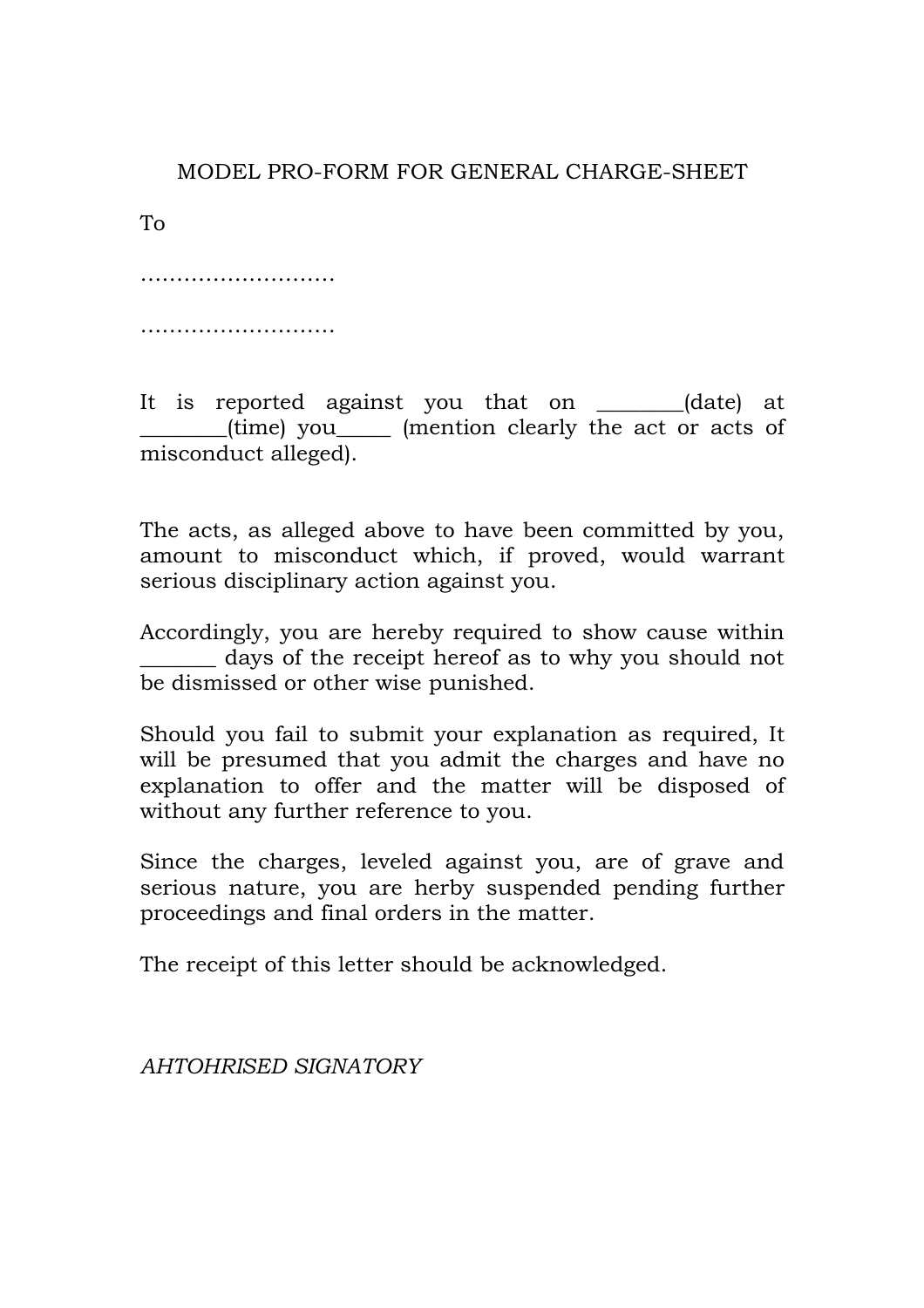# MODEL SHOW CAUSE NOTICE

To

| Emp.No       |  |
|--------------|--|
| Designation: |  |

You have been absenting from duty without leave since………..and as such services are liable to be terminated according to the rules of the company.

You are, therefore, called upon to show cause why your services will not be terminated under Clause ……….of the State………Model Standing Orders Act OR Certified Standing Orders rules of the company / establishment for such continued / habitual absence.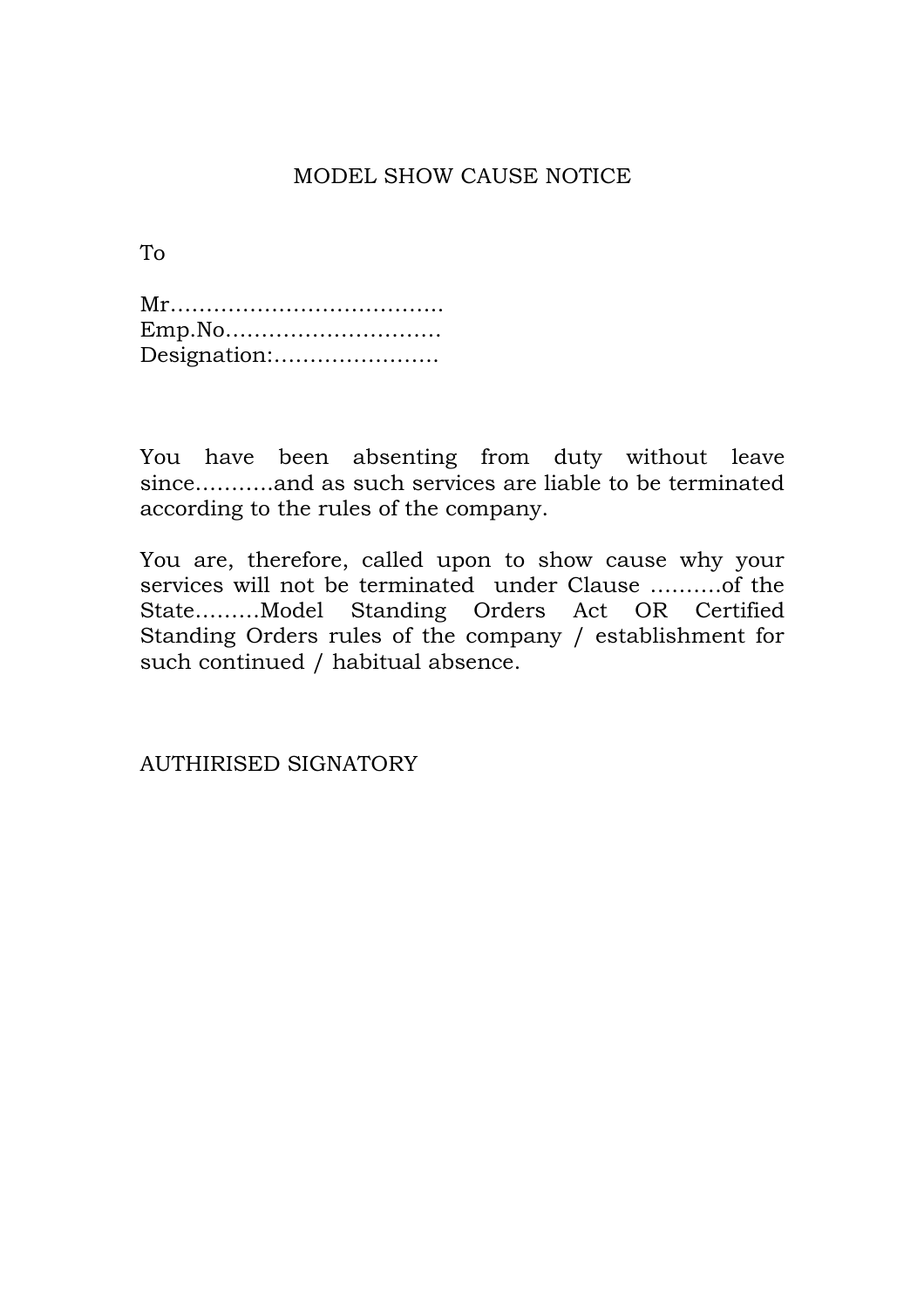# MODEL SHOW CAUSE NOTICE

To

| Emp.No       |  |
|--------------|--|
| Designation: |  |

It has been reported against you as under :

On…………at……………….you,…………..……………..(details of alleged misconduct) The act(s) alleged to have been committed by you amount to misconduct.

Accordingly, you are hereby called upon to submit your written explanation and show cause why disciplinary action should not be taken against you.

Your explanation must reach the undersigned within 48 hours. Should you fail to submit your explanation required, the matter will be disposed of without any further reference to you.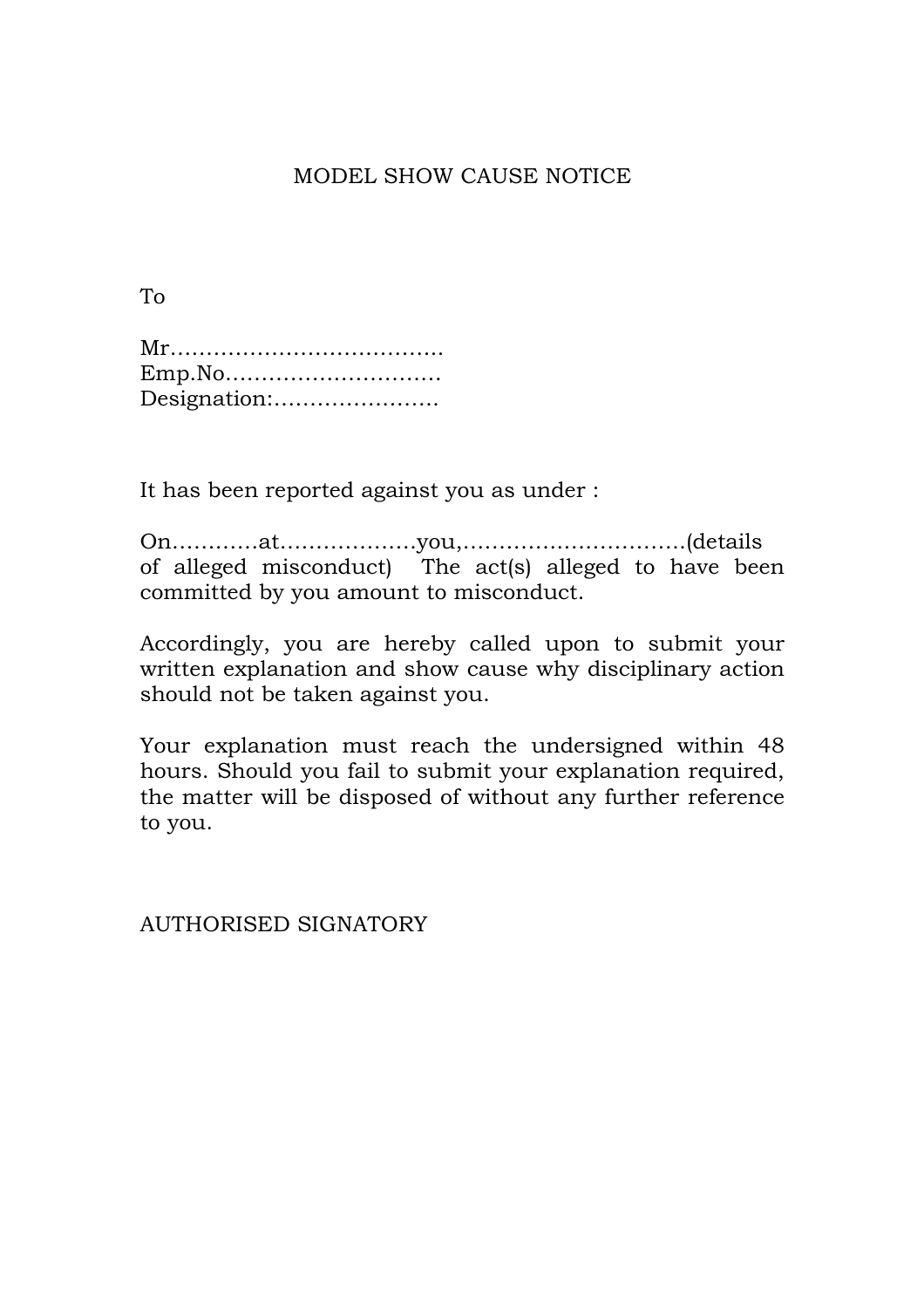# SIMPLE WARNING LETTER

To

Mr……………………………….. Emp.No………………………… Designation:…………………..

## WARNING

Your explanation dated ………….. in reply to show cause notice dated………. Has been found to be unsatisfactory.

You are accordingly hereby warned.

You are further advised in your own interest to be cautious and not to repeat such an act in future.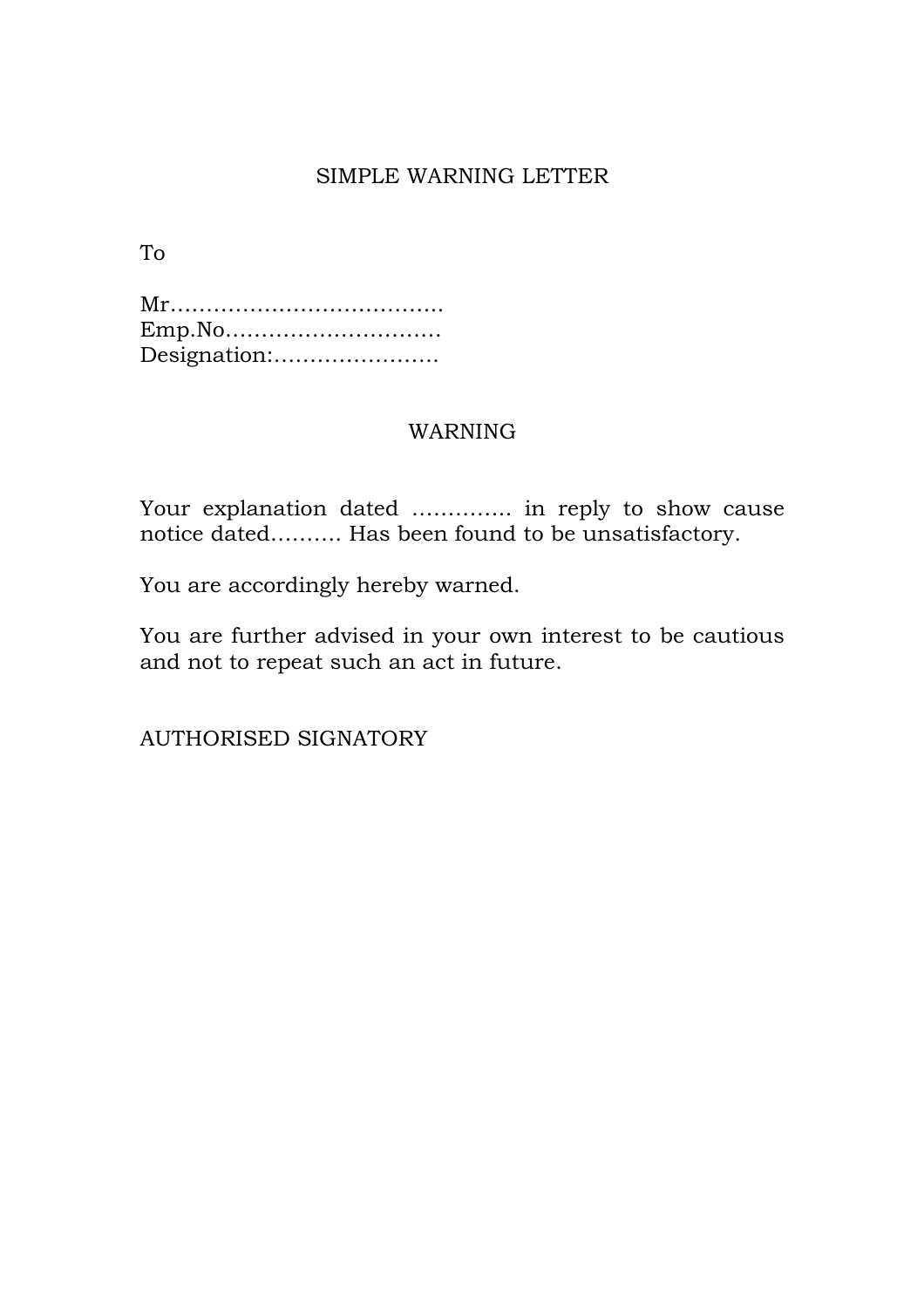## STERN WARNING LETTER

To

| Designation: |  |  |  |  |  |  |  |  |  |
|--------------|--|--|--|--|--|--|--|--|--|

### STERN WARNING

Your explanation dated …..in reply to show cause notice / letter of charge dated…….has been found to be unsatisfactory.

The gravity of misconduct committed by you is such that it warrants severe punishment. However, we are taking a lenient view this time and have decided to award you this stern warning.

Should you repeat any such thing in future or commit any other misconduct we will not hesitate to take strict disciplinary action against you.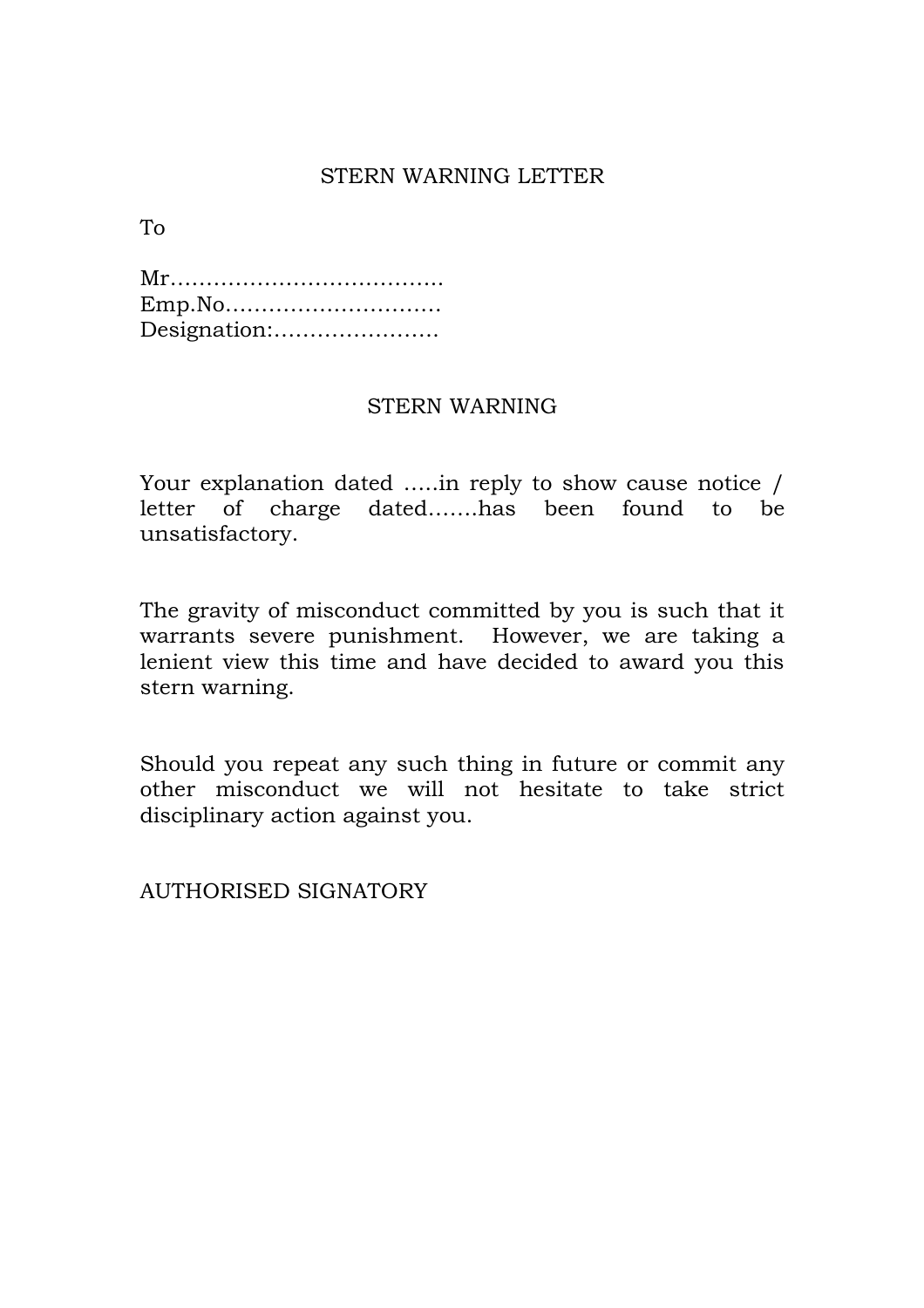WARNING LETTER FOR HABITUAL IRREGULAR ATTENDANCE

To

| Emp.No       |
|--------------|
| Designation: |

Your leave record shows that you are in the habit of absenting off and on and in spite of the fact that you have been verbally advised and are warned for improving your attendance you have not shown any improvement. You were again absent on ………. Without any authorization. You are being given another opportunity to correct yourself and in case you do not show any improvement we will have no alternative but to take a serious view of your action. On your above absence you are being strongly warned.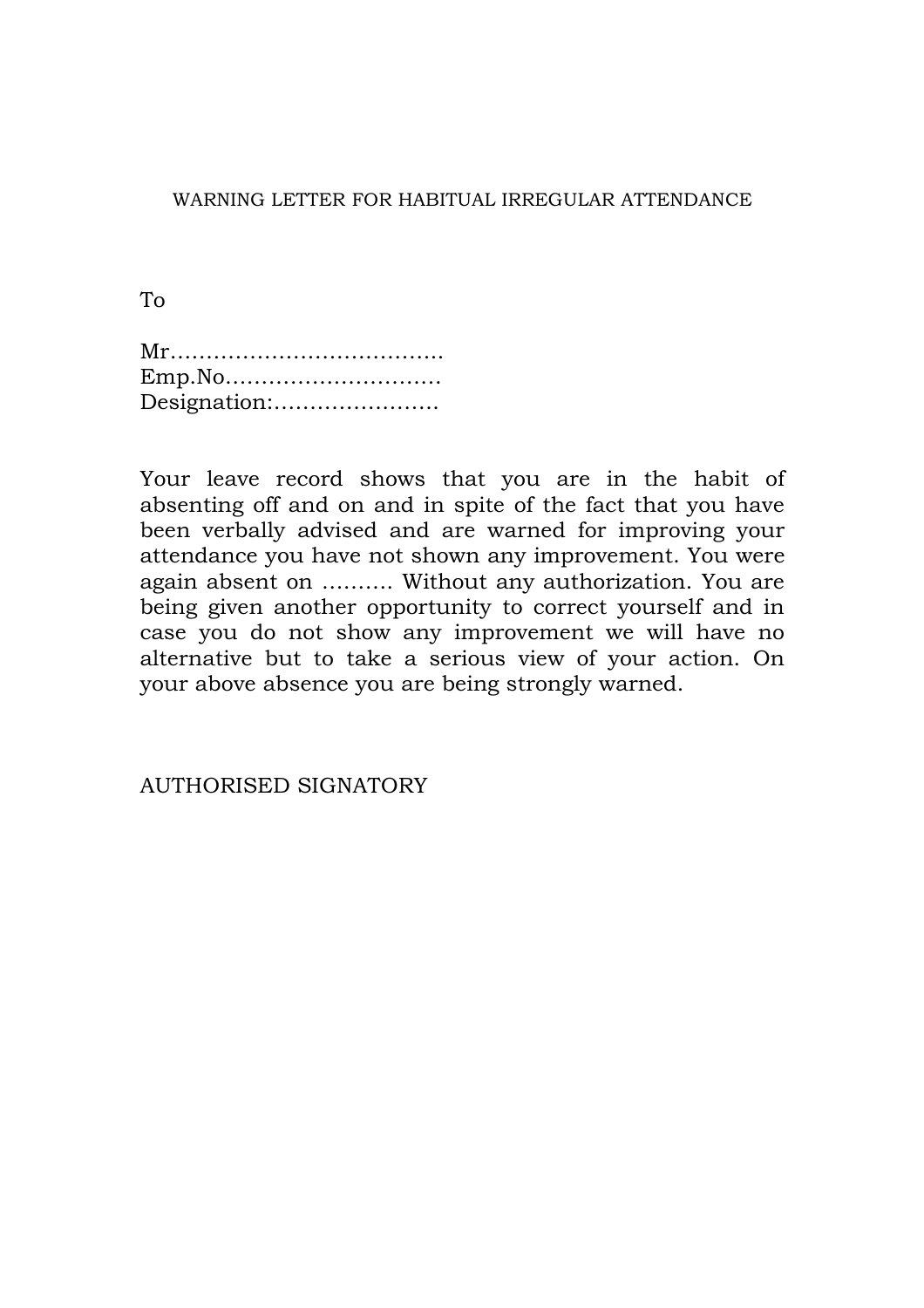# WARNING LETTER FOR INSUBORDINATION

To

| Emp.No       |
|--------------|
| Designation: |

It has been reported that today at 09.00a.m when your supervisor asked you to do…………………you refused to carry out the instructions and shouted at him. In your explanation you have admitted your mistake. Although drastic action could have been taken against you for insubordination, but with a view to reform you, you are being given another opportunity and we hope you will be very careful in future in such matters. You are being warned.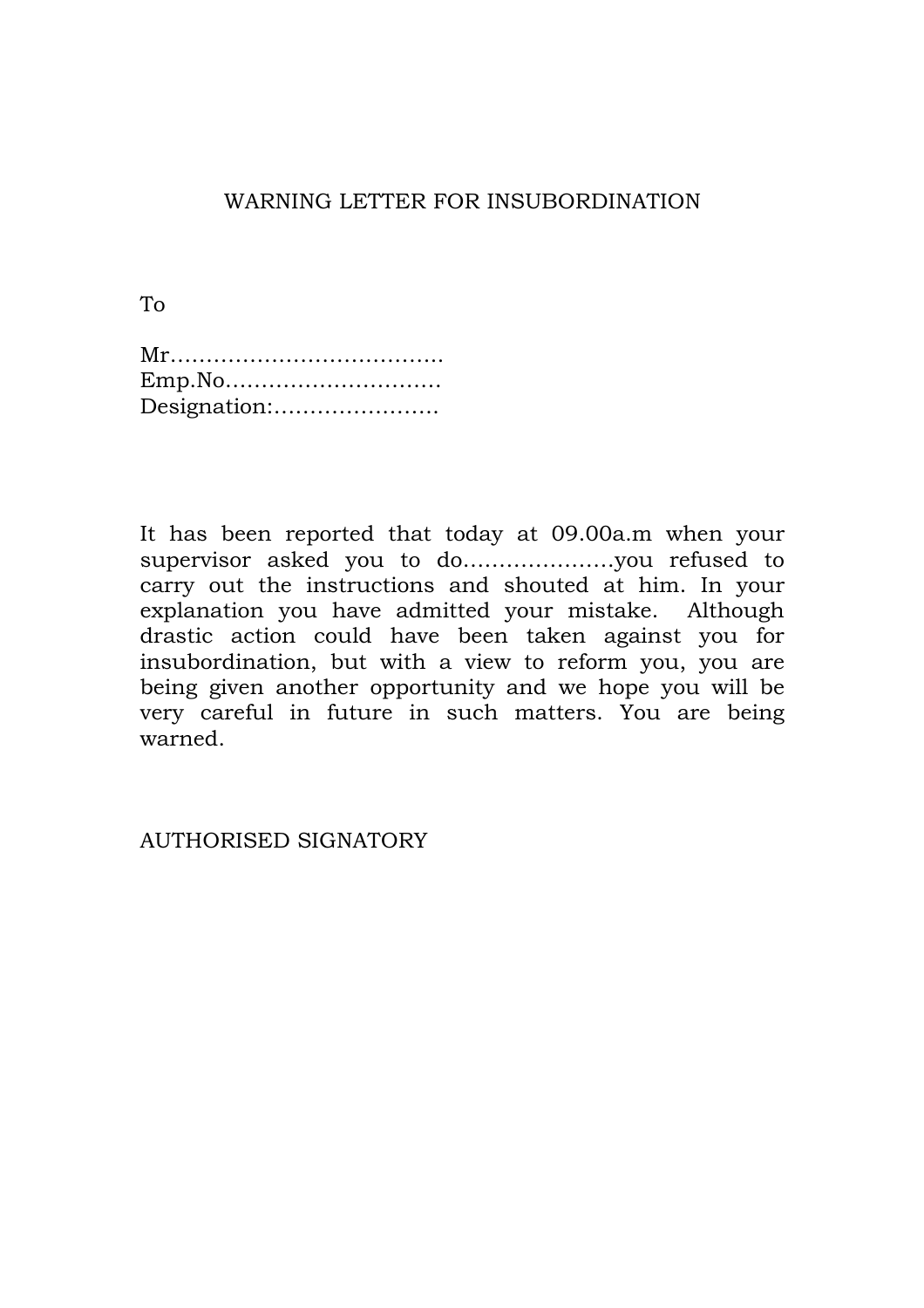### *MODEL PRO-FORMA FOR GENERAL CHARGE-SHEET*

To

Mr./ Ms…………………….. Emp.No……………………. Designation………………..

It is reported against you that on  $(date)$  at  $(time)$ you (mention clearly the act or acts of misconduct alleged).

The acts, as alleged above to have been committed by you, amount to misconduct which, if proved, would warrant serious disciplinary action against you.

Accordingly, you are hereby required to show cause within days of the receipt hereof as to why you should not be dismissed or other wise punished.

Should you fail to submit your explanation as required, It will be presumed that you admit the charges and have no explanation to offer and the matter will be disposed of without any further reference to you.

Since the charges, leveled against you, are of grave and serious nature, you are herby suspended pending further proceedings and final orders in the matter.

The receipt of this letter should be acknowledged.

*AHTOHRISED SIGNATORY*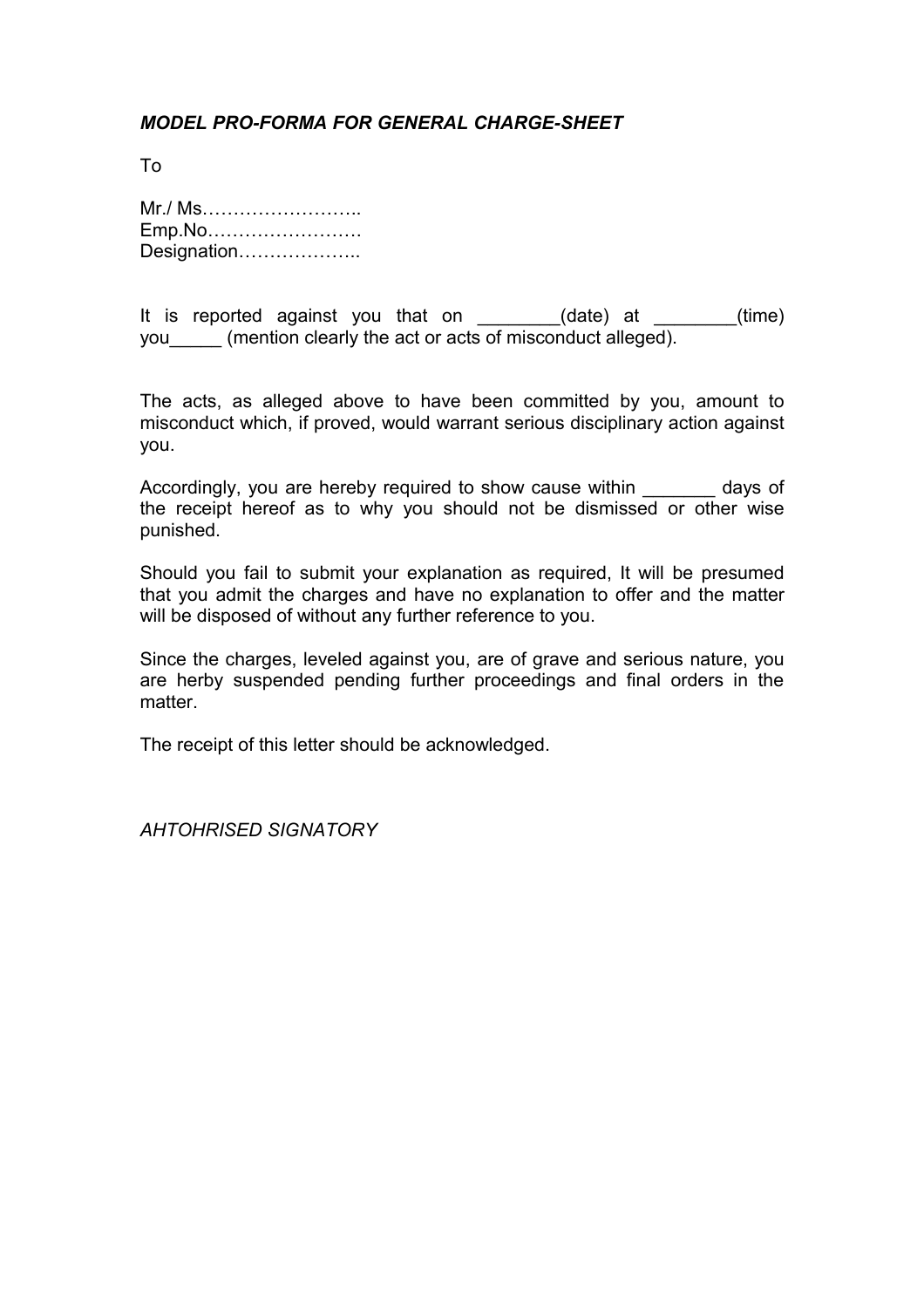#### *PRO-FORMA FOR NOTICE FOR SUSPENSION ORDER PENDING ENQUIRY*:

To

Mr./ Ms…………………….. Emp.No……………………. Designation………………

Whereas the charges amounting to gross misconduct (s) and indiscipline againt you have been leveled in accordance with Company Service Rules / Standing Order No……as per charge-sheet dated………..sent to you.

Now, therefore, you are hereby placed under suspension with effect from………under clauses………..of the Factory / Company Rules / Standing Orders. Your suspension has been considered necessary in order to maintain proper discipline in the Factory / Company / Establishment and to conduct proper enquiry against you.

You will be entitled to receive subsistence / suspension allowance of Rs……. During the period of suspension.

*AHTOHRISED SIGNATORY*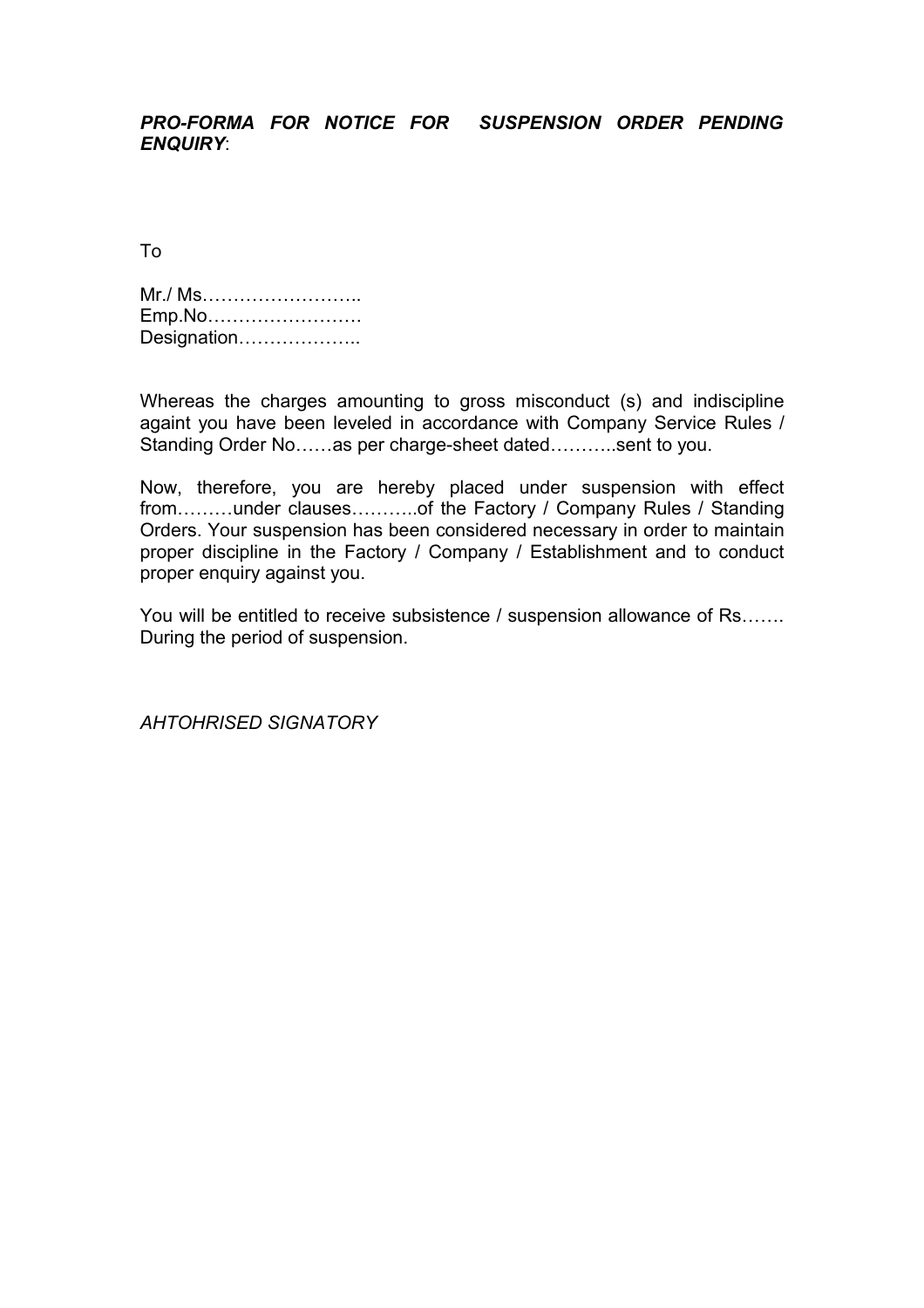#### *PRO-FORMA FOR A LETTER TO THE ENQUIRY OFFICER FOR CONDUCTING ENQUIRY AND CONVEYING HIS ACCEPTANCE*

To

Mr. / Ms………………………….. ……………………………………

Sir / Madam,

The Management has issued a charge-sheet to one of the employees calling for his explanation thereto. The explanation, has been found to be as unsatisfactory. The Management has decided to hold an enquiry by giving an opportunity to the delinquent employee to defend himself.

The Management has decided to appoint you as an Enquiry Officer and we need your formal approval which may kindly be conveyed at your earliest.

Please be assured that the Management will extend full co-operation in this context and Mr. / Ms……………. Has been appointed as its representative.

Thanking you,

Yours Sincerely, For & on behalf of the Management

Authorised Signatory

CC: Mr./ Ms.---------------------------, you are appointed as Management's Representative to co-ordinate with the Enquiry Officer.

**Note**: After the disciplinary authority decides to order an enquiry, it may hold the same itself or appoint an Enquiry Officer for that purpose in the absence of a provision to the contrary in the in the service or discipline rules concerned. The Enquiry Officer functions only as a delegate of the disciplinary authority, whose conclusions and recommendations may or may not find favour with the disciplinary authority.

The prerequisites of a person to be Enquiry Officer may thus be summarized as under.:

- (a) The appointment of the Enquiry Officer should be made by an authority competent to take disciplinary action against the workman concerned.
- (b) Before making the appointment of a person to act as Enquiry Officer, it must be seen that he is a person with open mind, a mind which is not biased against the workman concerned.
- (c) A person to be Enquiry Officer must be a Responsible Officer or High Status commanding respect from the workman. He should not be a person of lower status and should not be judge in his own cause.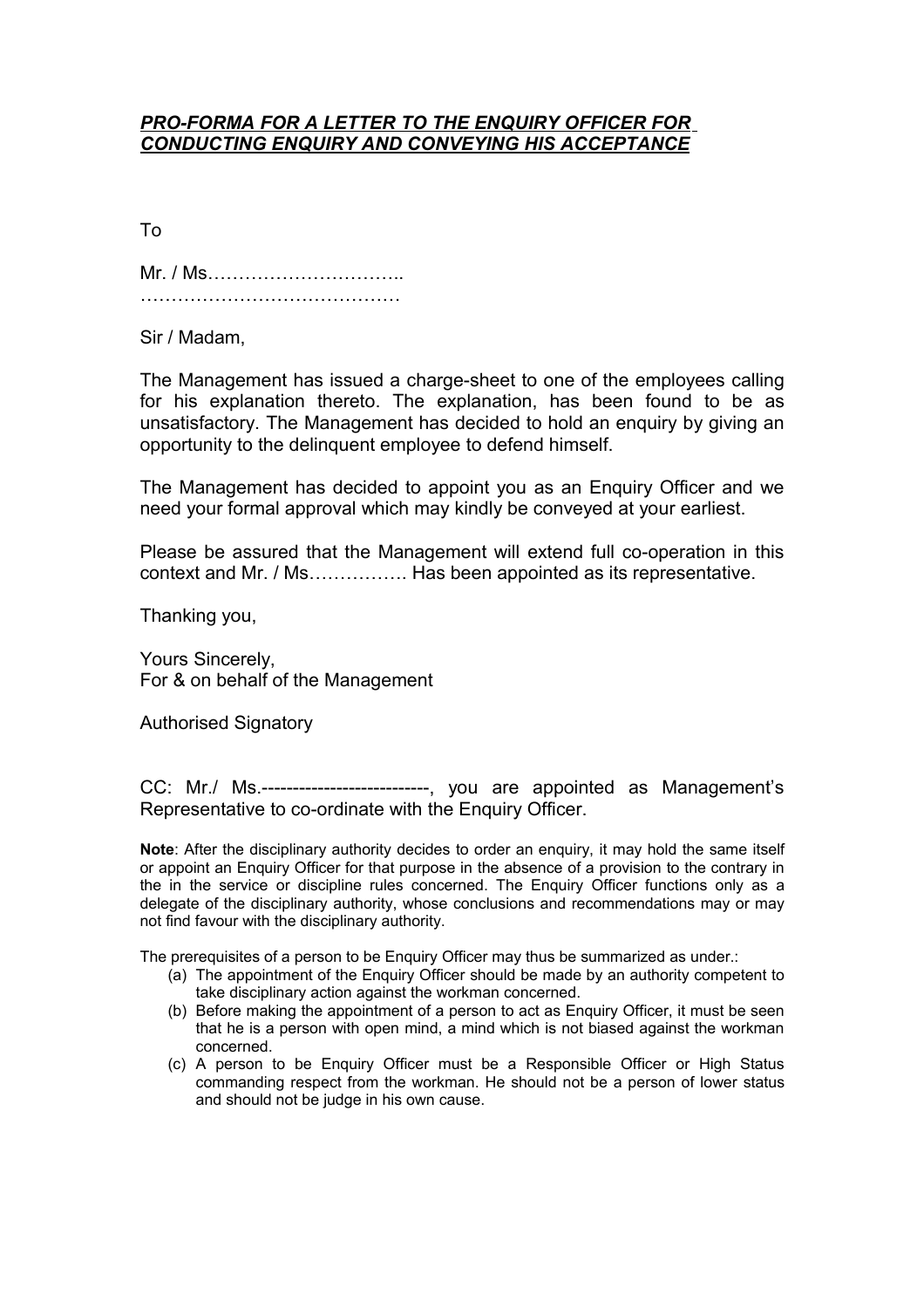#### *PRO-FORMA FOR A NOTICE TO THE CHARGE-SHEETED EMPLOYEE FOR HOLDING ENQUIRY:*

To

| Mr./ Ms     |  |
|-------------|--|
| Emp.No      |  |
| Designation |  |

Ref: Your explanation dated ………………..in response to the charge-sheet dated………………

We are in receipt of your explanation dated…….in response to the chargesheet dated……..After careful consideration of your explanation, which has been found unsatisfactory, it is considered desirable and necessary to conduct an enquiry into the charges leveled against you. You are hereby informed that the enquiry will be conducted by Sri……………….who has been entrusted with assignment to hold the enquiry.

You are, therefore, directed to attend and participate in the enquiry proceedings with all the necessary document, evidence and witness (es) that you may seek to rely upon in your defense. You are further intimated that if you fall to attend the enquiry proceedings without sufficient cause, the enquiry will be proceeded ex-parte without notice to you.

For & on behalf of the Management

Authorised Signatory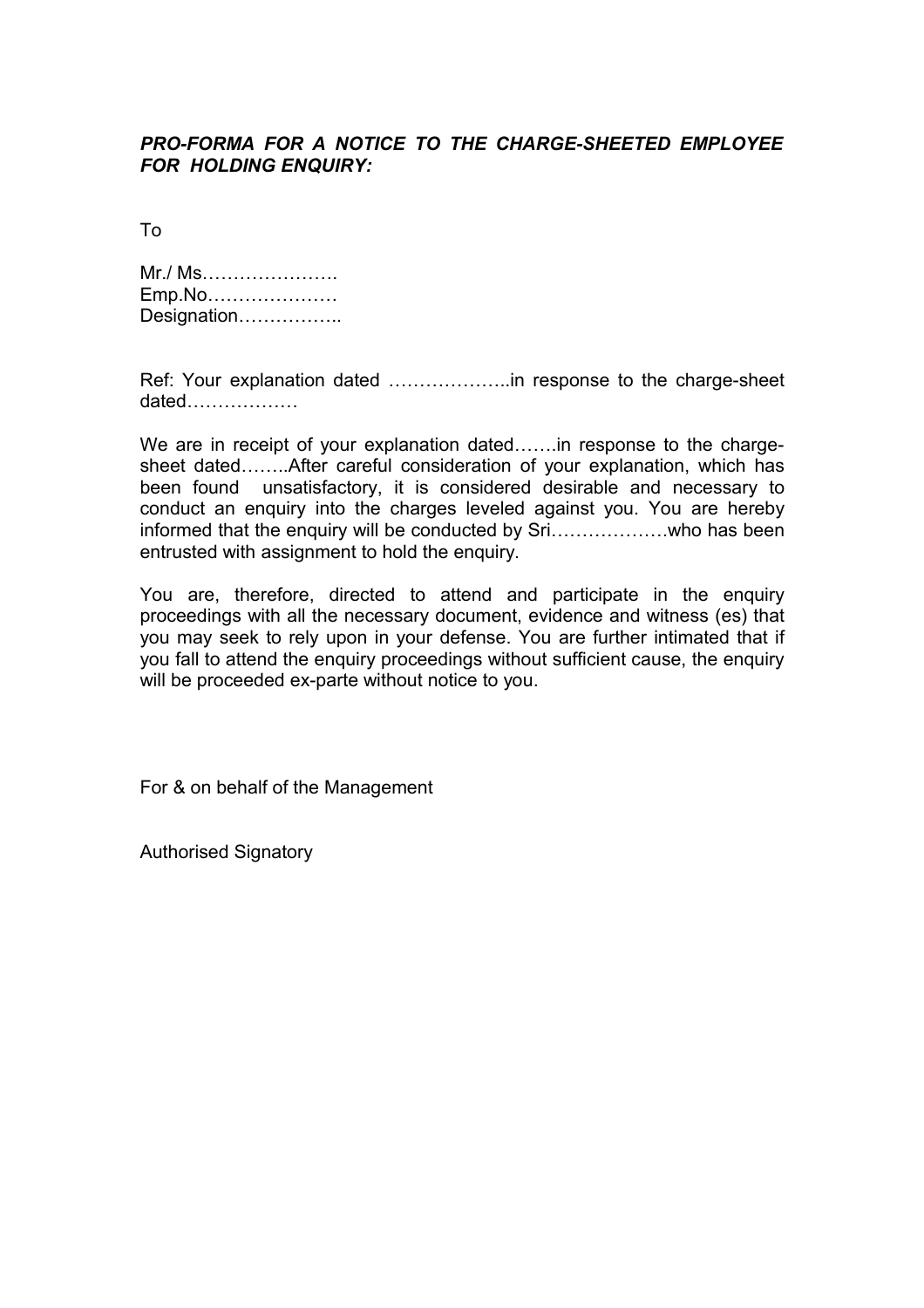## **DRAFT OF NOTICE AFTER RECIEPT OF ENQUIRY REPORT**

| To                                                |  |
|---------------------------------------------------|--|
| -----<br>--------<br>--<br>--<br>-<br>-<br>-<br>- |  |
| --<br>-                                           |  |
| --------<br>-------------                         |  |

This has reference to the charge sheet dated **issued to you and** the enquiry held thereafter. We have since received the report of the enquiry officer, wherein the charges leveled against you have been proved.

Before we consider the findings of the enquiry officer, you are hereby given an opportunity as to what you have to say o the findings. You are given a period of three days to submit your reply. In case we do not hear from you within the stipulated time period, necessary action will follow, without further reference to you.

Manager/ Competent Authority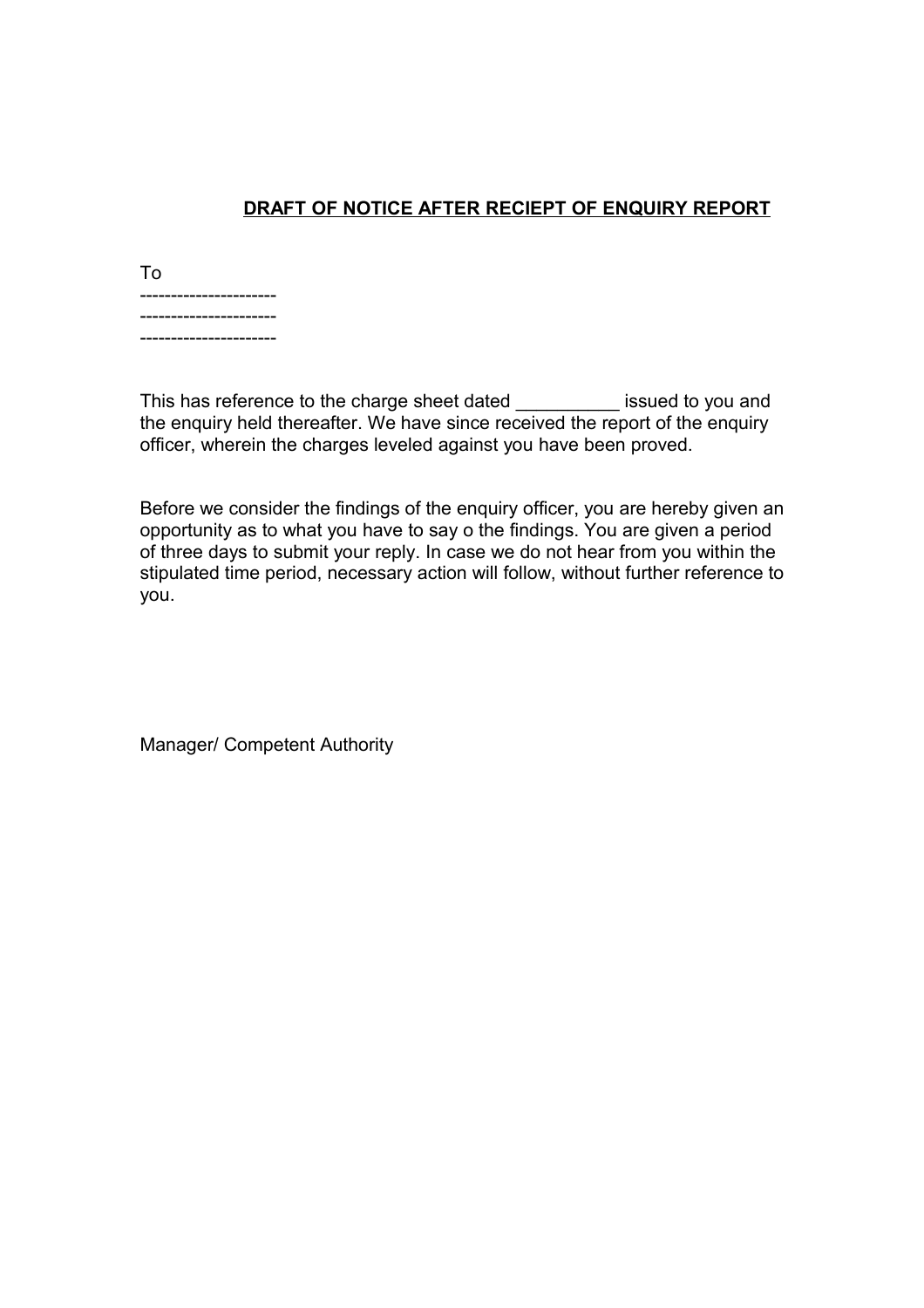## **NOTICE OF DISCHARGE TO AN EMPLOYEE**

To

 $\frac{1}{2}$  $\frac{1}{2}$  $\frac{1}{2}$ 

This has reference to the charge sheet dated\_\_\_\_\_\_\_\_\_ issued to you & enquiry held thereafter. We have duly considered the report of the enquiry officer and are satisfied that the charges as leveled against you have been proved against you in the enquiry.

In view of the serious nature of misconduct committed by you & fully proved against you, it has been decided to dispense with your services. However, on compassionate grounds considering extenuating and aggravating circumstances, the management, instead of dismissing you from services has decided to impose lesser punishment of discharge on you with immediate effect from\_\_\_\_\_\_\_\_\_\_\_\_

Your final payment of dues including wages for 1 month in lieu of notice will be made to you in the office on or before\_\_\_\_\_\_\_\_\_\_\_\_\_ during office hours on any working day after you hand over the charge.

Manager/ Competent Authority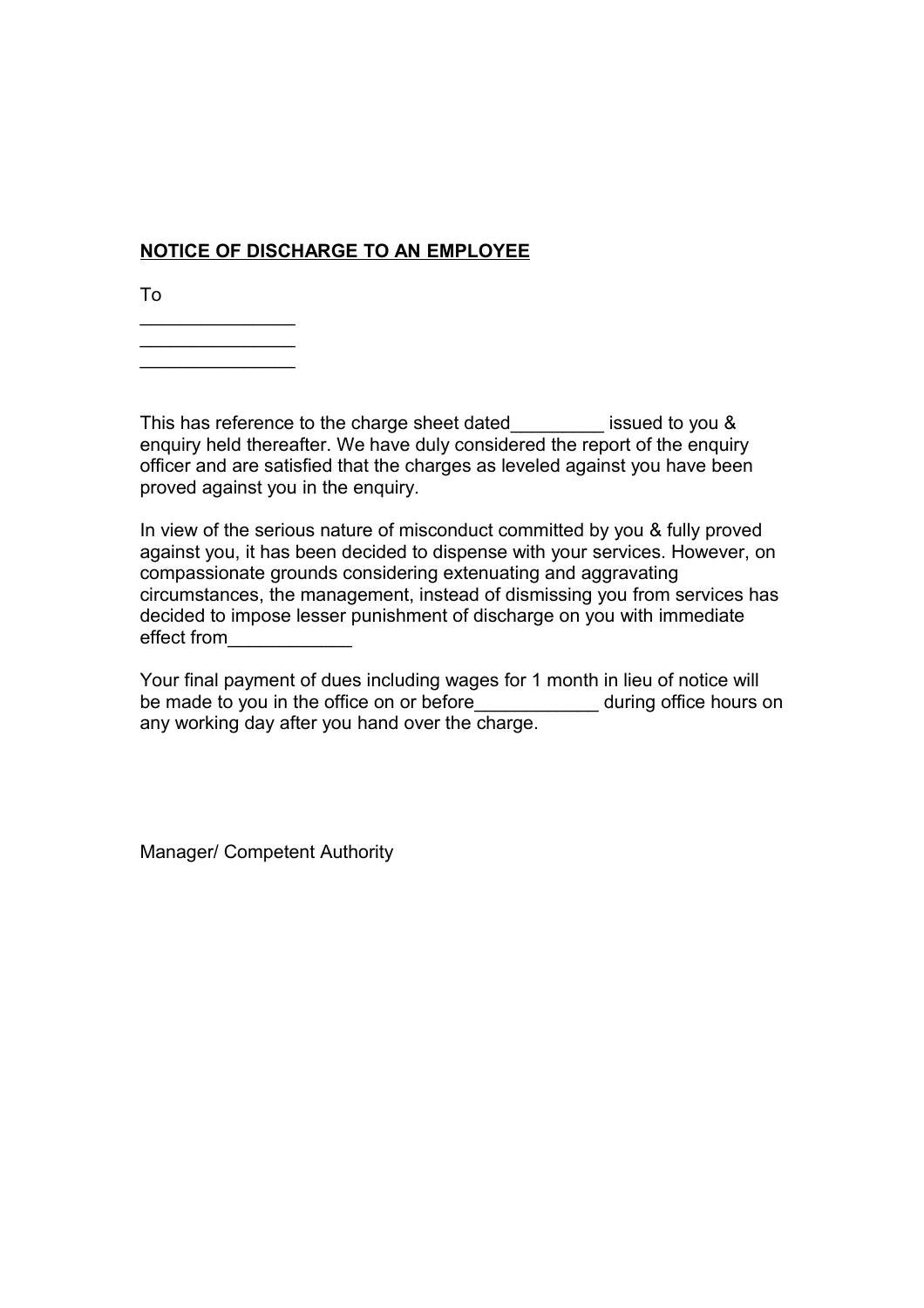### **ORDER OF DISMISSAL**

To

 $\frac{1}{2}$ 

We have received the enquiry report that was held on\_\_\_\_\_\_\_\_\_\_\_\_\_\_\_\_\_\_\_\_\_\_\_\_\_\_\_\_ against you consequent to the charge sheet dated\_\_\_\_\_\_\_\_\_\_\_\_\_\_\_. After going through the proceedings of the enquiry, we find that the charges have been proved against you.

Since the charge (s) committed by you is/are of serous nature, the appropriate punishment is dismissal from service. You are therefore, hereby dismissed from service with effect from \_\_\_\_\_\_\_\_\_\_\_\_\_\_ you can collect your dues, if any, and settle your account on any working day during the office hours from Accounts Department.

Manager/ Authorised person with designation

C.C : - The Accounts Deptt. for information if necessary action.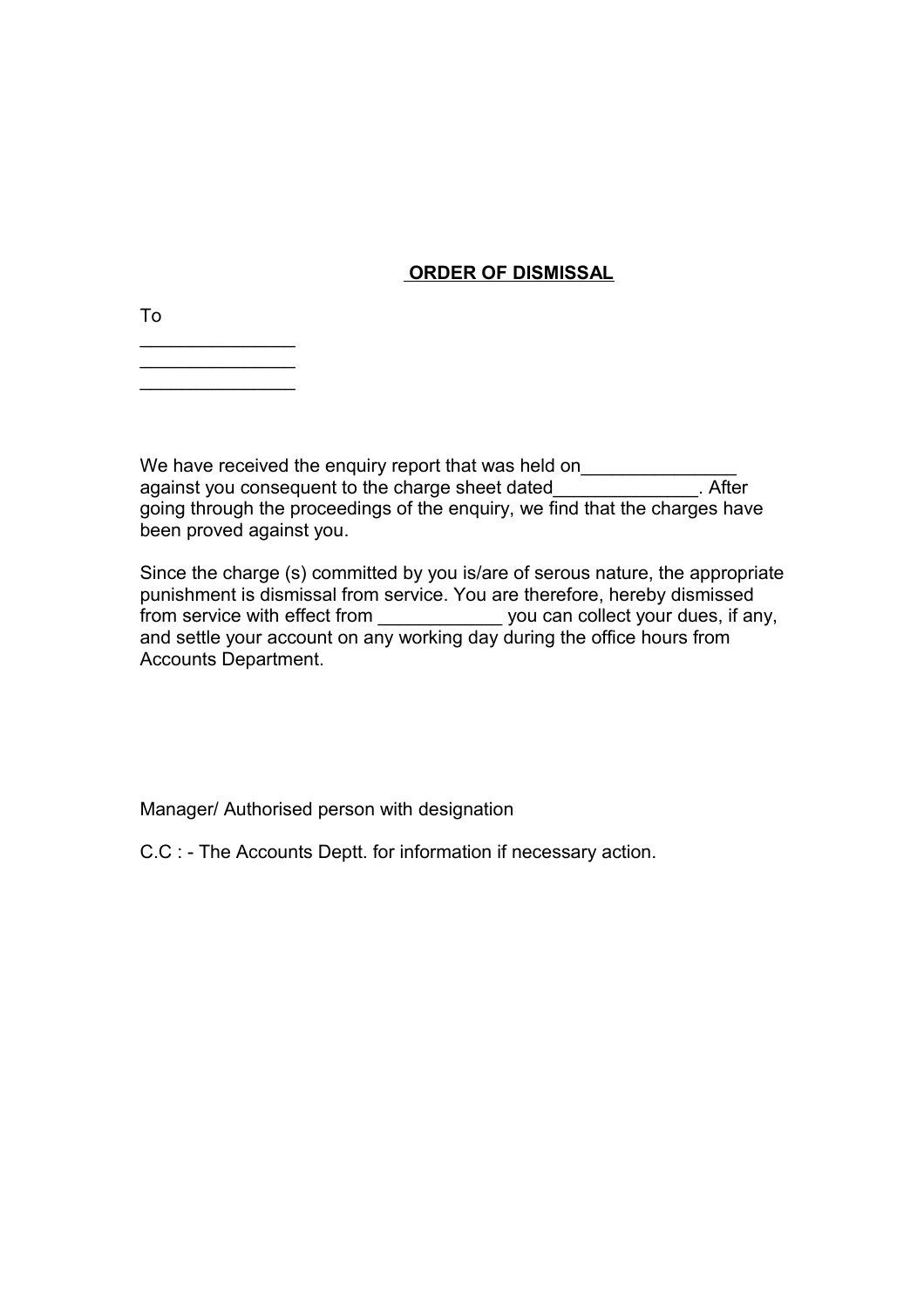### **ORDER OF REDUCTION IN RANK**

To  $\frac{1}{2}$ 

 $\frac{1}{2}$ 

Your past conduct and service records reveal that you have no initiative or sense of responsibility. Frequently, you have stayed away from duty & neglected your work. Time & again you were warned/ reprimanded but there has been no improvement. We tried our best to motivate you to take interest in the work & to observe regularity & punctuality but of no avail. You have been as careless as ever & have refused to perform your duties seriously. Your carelessness has not caused the work to suffer but it is also likely to effect the discipline among other members of the staff.

Under circumstances we are of the concerned opinion that the post held by you entails greater responsibility that you can shoulder as you lack necessary initiative, which is required for the post. Therefore, we hereby give you 1 month notice to relieve you from the present post and instead assign you post of with immediate effect from This post entails lesser responsibility & we feel that you will be able to perform your duty more satisfactorily in this capacity. However, you will be entitled to only those benefits and salary that the post caries.

We must also make it clear that if you fail to show marked improvement & continue to conduct yourself in the way you have been doing, we shall be constrained to dispense with your services after holding enquiry, if necessary.

Manager/Authorized person with designation

C.C: - The Accounts deptt for information & necessary action.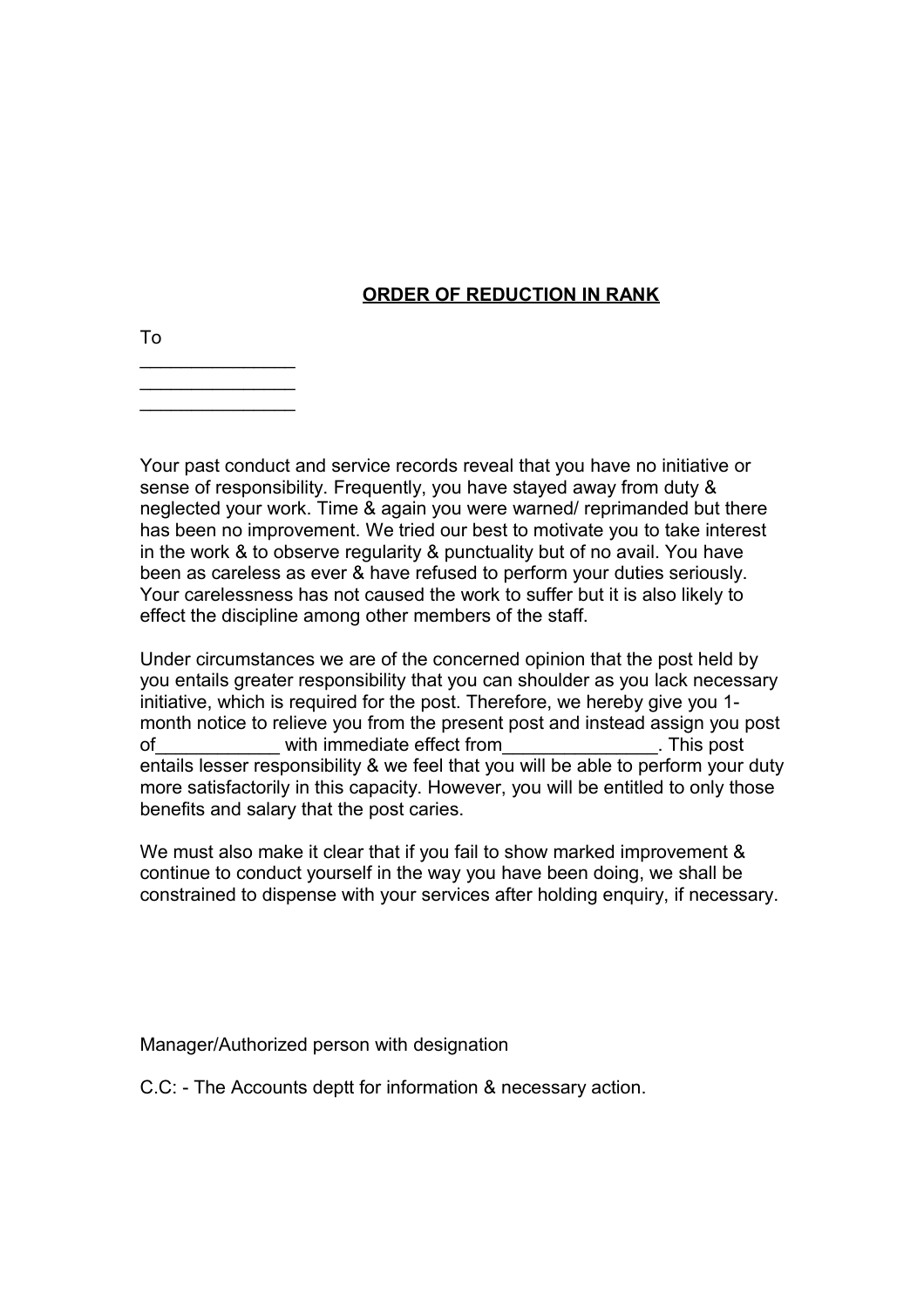## **ORDER OF WITHOLDING ANNUAL INCREMENT/(S)**

To

 $\frac{1}{2}$  $\frac{1}{2}$  $\frac{1}{2}$ 

In continuance of the charge sheet dated\_\_\_\_\_\_\_\_\_\_\_\_\_ issued to you & the Enquiry held into the charges, this is to inform you that we were satisfied that you are found guilty of the charges leveled against you and severe punishment including dismissal/discharge can be inflicted upon you.

However, on going through your past record & considering the nature of the misconduct by you the undersigned decide that this time a milder punishment will meet the ends of justice. Therefore, it has been decided to withhold your annual increment for\_\_\_\_\_\_\_\_\_\_\_year/years.

During the period for which your annual increment is being withheld the management will watch your performance and conduct and if found satisfactory the grant of increment/ increments to you will be reconsidered on the expiry of the said period.

Manager/ Authorized person with designation

C.C: - The Accounts deptt for information & necessary action.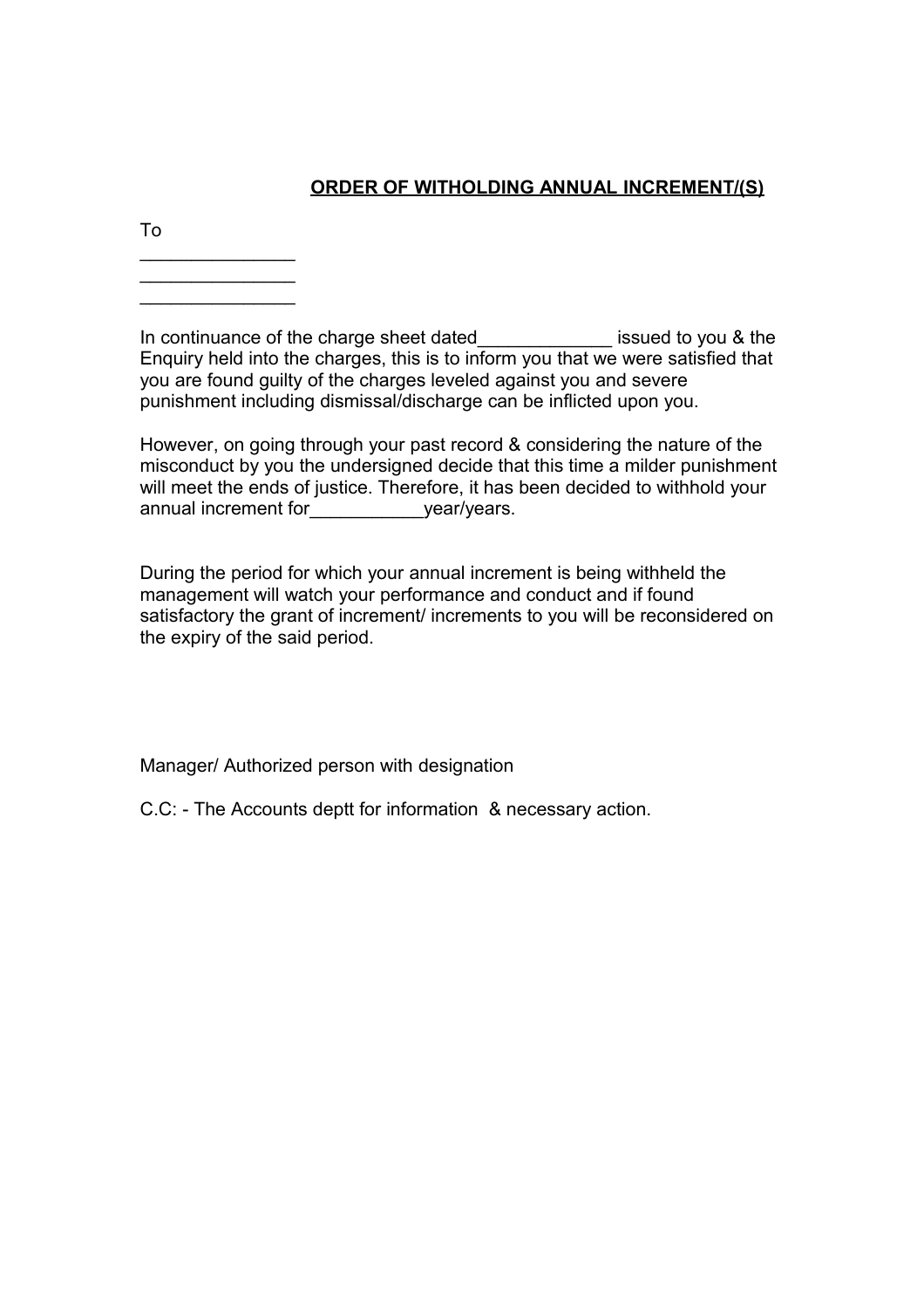## **ORDER OF IMPOSING FINE AS A PUNISHMENT**

To

 $\frac{1}{2}$ 

 $\frac{1}{2}$ 

This is in continuance of the charge-sheeted dated\_\_\_\_\_\_\_\_\_\_ issued to you & the enquiry held in pursuance thereof. As a result of the enquiry, the management is satisfied that the charges leveled against you amply proved.

On the bases of the charges proved against you, dismissal from service would be rather appropriate in the ordinary course but in consideration that this for the first time that you have been found guilty of the charge, the management decides to afford you an opportunity to improve yourself & instead of awarding the extreme penalty, impose upon you a fine of Rs.  $\qquad \qquad$  as punishment.

Manager/ Competent Authority

Date: -

C.C: - The Accounts Dept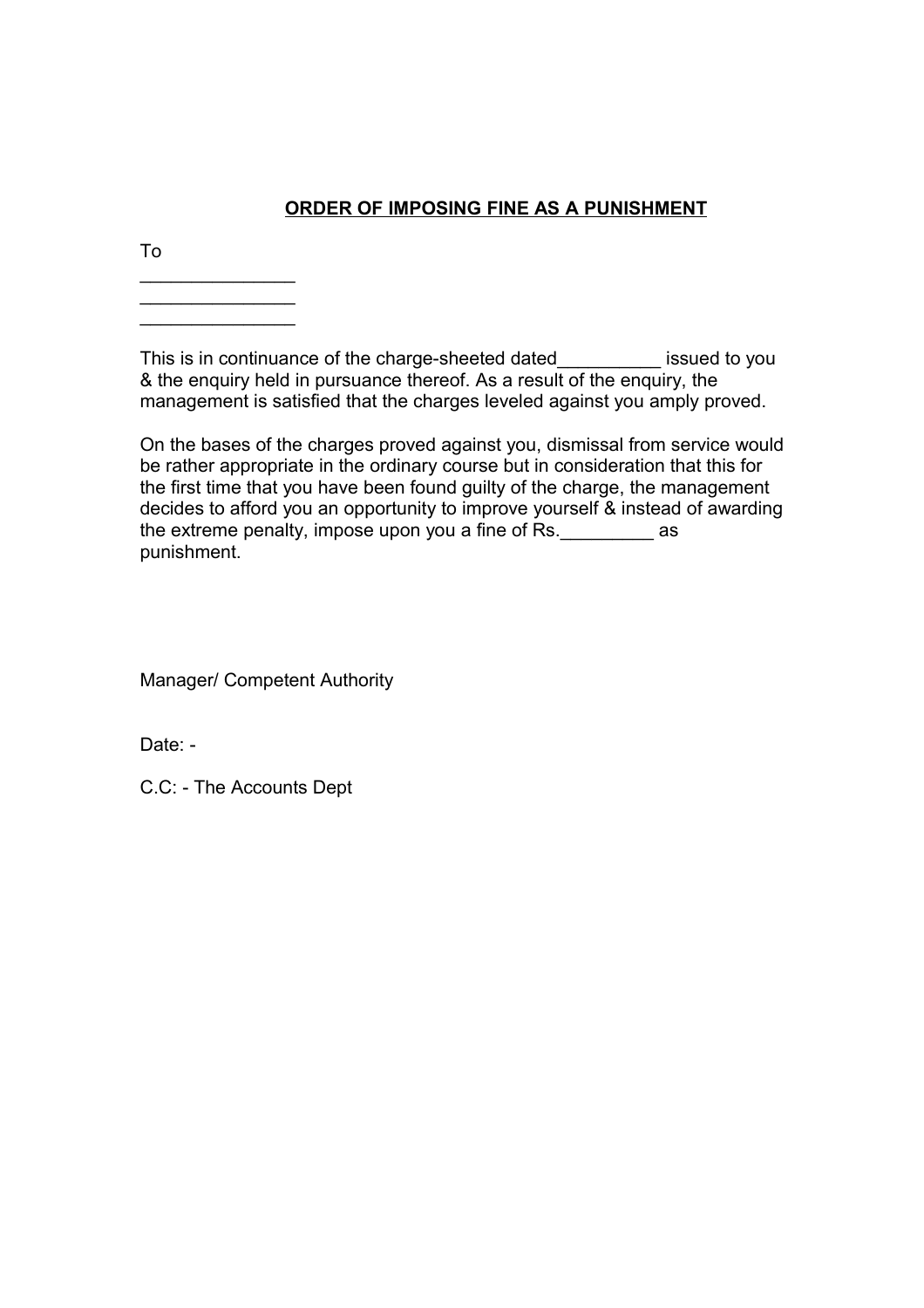#### **PROFORMA SUGGESTED FOR A CHARGE SHEET TO AN EMPLOYEE FOR HABITUAL ABSENTEEISM**

TO

Following are the charges against you:

| Perusal of your attendance record reveals that you are in habit of absenting<br>yourself from your duties without any information and proper sanction of<br>leave. Your absentee spells are on an increase and your absentee record for |                                                               |
|-----------------------------------------------------------------------------------------------------------------------------------------------------------------------------------------------------------------------------------------|---------------------------------------------------------------|
|                                                                                                                                                                                                                                         |                                                               |
|                                                                                                                                                                                                                                         | NO. OF                                                        |
|                                                                                                                                                                                                                                         | <b>UNAUTH</b>                                                 |
|                                                                                                                                                                                                                                         |                                                               |
|                                                                                                                                                                                                                                         | <b>ABSE</b>                                                   |
|                                                                                                                                                                                                                                         |                                                               |
|                                                                                                                                                                                                                                         |                                                               |
| <b>XXX</b>                                                                                                                                                                                                                              | XXX.                                                          |
| XXX                                                                                                                                                                                                                                     | XXX                                                           |
|                                                                                                                                                                                                                                         | the preceding vears are reproduced hereunder.<br><b>DATES</b> |

You have been verbally advised to improve you attendance record and not to indulge in unauthorized absence from duties. But despite these verbal advises/reprimands and assurance given by you, you have not shown any improvement in your attendance.

The above act of habitual absence on your part constituted major misconduct under certified standing orders of the company applicable to you and also affects the work of the company.

You are hereby required to submit your explanation, if any to this chargesheet within 3 days from its receipt failing which it will be presumed that you have no explanation to offer and the management will be free to take any action that may be deemed proper in you case.

 $For \_\_\_\_\_\_\_\_$ 

(Authorized Signatory)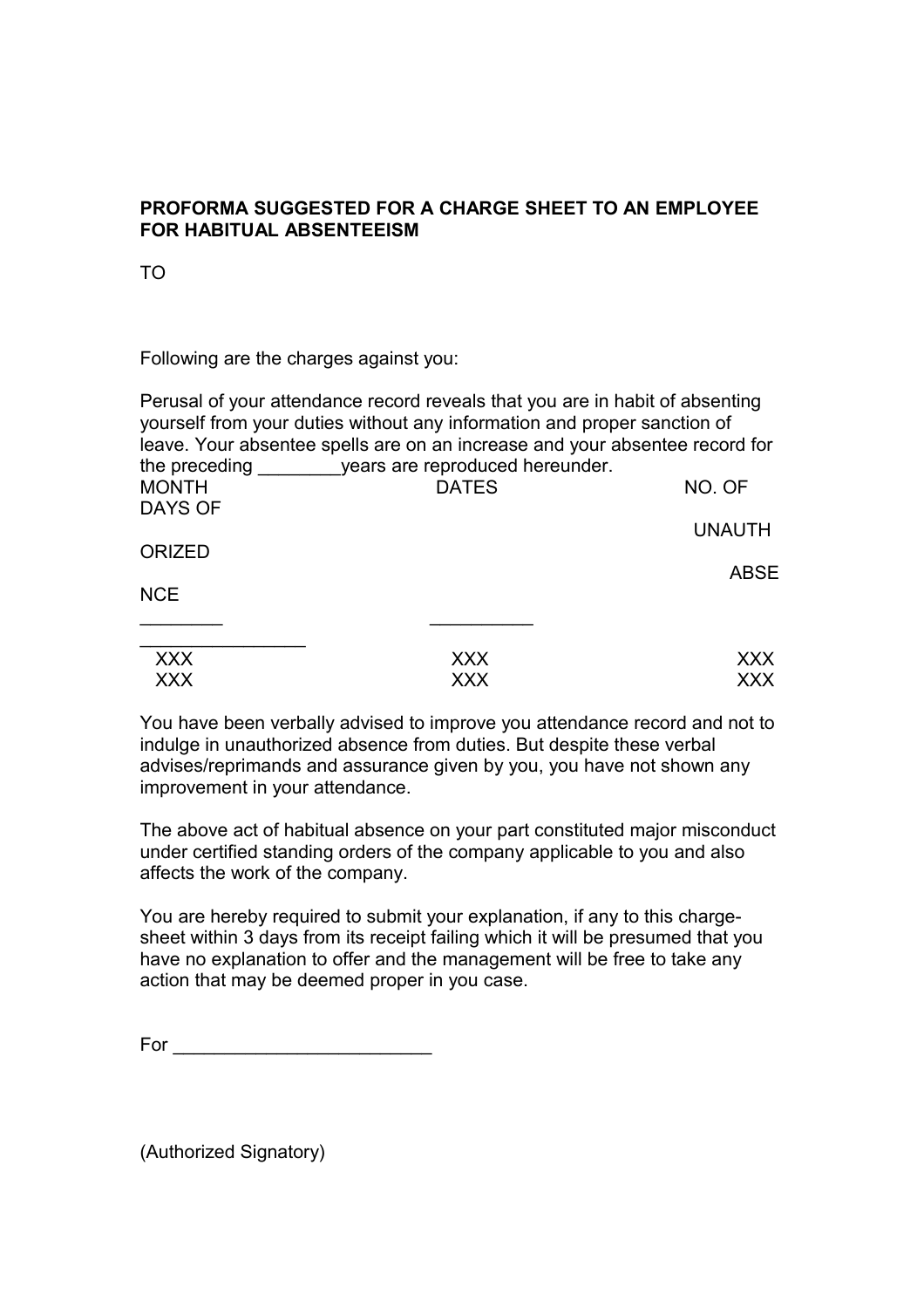### **PROFORMA SUGGESTED FOR CHARGE SHEET FOR SLOWING DOWN WORK**

### To,

It is reported against you as under:

- 1. That on \_\_\_\_\_\_(date) at about \_\_\_\_\_\_\_(time) while on duty, you in combination with others, deliberately slowed down the work in a concerted manner and instigated Mr.B & C to adopt 'go slow' tactics. You further threatened Mr. D who did not want to follow the suit.
- 2. That while you prior production was\_\_\_\_\_ per day, your production on and thereafter has been deliberately brought down to which is much below the normal production of a worker of average efficiency.
- 3. That the above acts/omissions on your part are highly objectionable being prejudicial to the interest of the company, which has to compete with other efficiently run enterprises.
- 4. That despite repeated advice not to adopt to 'go slow' tactics, by your superior/superiors, you did not adhere to the actual norms of production, you have been maintaining earlier but instead, kept on idling away your time.
- 5. As a result of your 'Go Slow' tactics and instigating others to slow down the work/production has considerably gone down, resulting into loss to the company.
- 6. The above acts on your part constitute major misconduct under certified standing orders no. The and no. The of the company applicable to you.

You are hereby required to submit your explanation, if any to this chargesheet within 3 days from its receipt failing which it will be presumed that you have no explanation to offer and the management will be free to take any action that may be deemed proper in you case.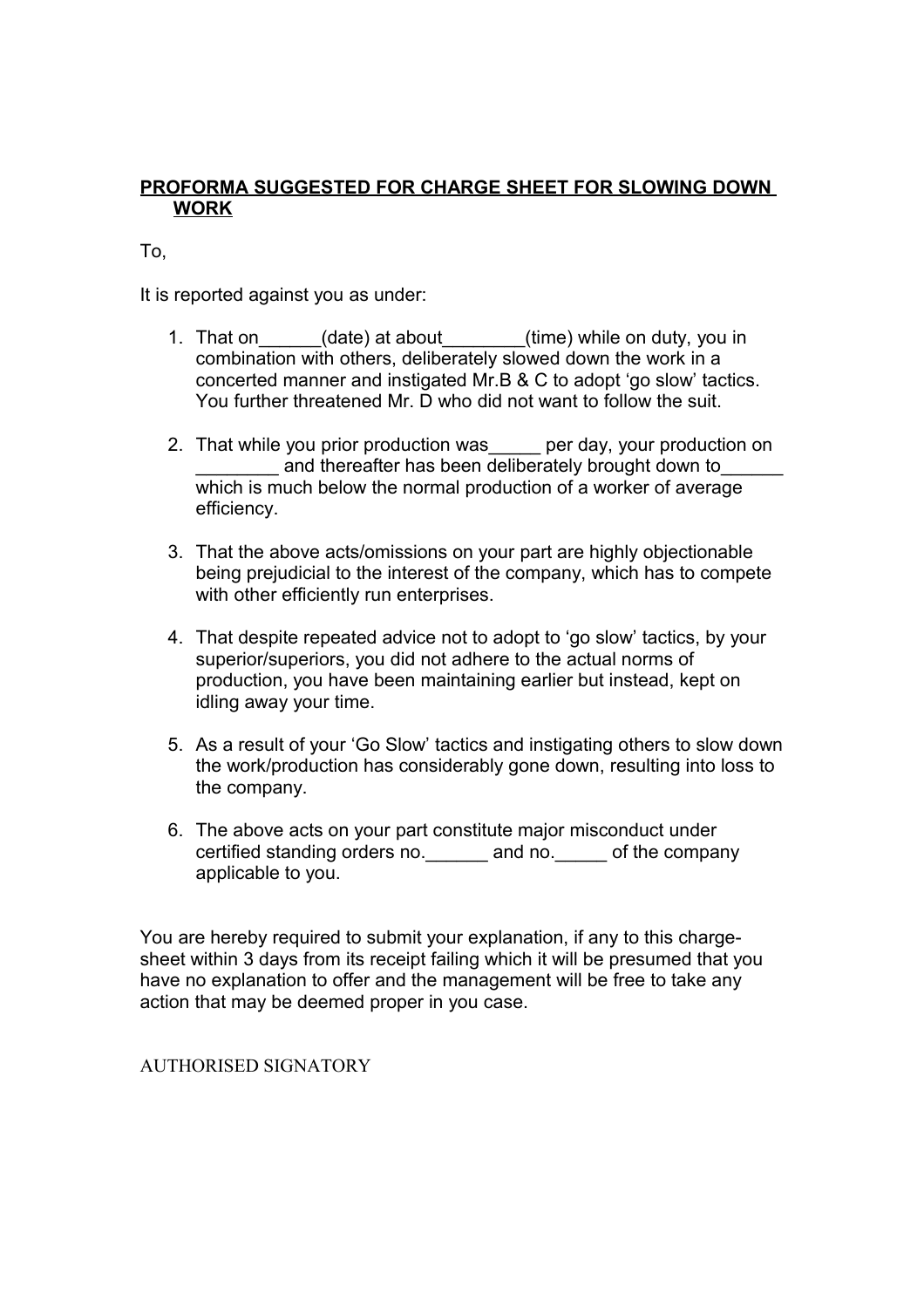## **Appreciation Letter**

Dear (Name of the candidate),

I would like to take this opportunity to express my heartfelt thanks to you for your very active involvement \_\_\_\_\_\_\_\_(Reason). The Chairman and Board Members have also asked me to pass on their sincere appreciation for your efforts in supporting us with the undertaking.

Again, thanks so much for your enthusiastic participation in our conference. I have no doubt that it would not have been the success that it was without your presence.

Best Regards,

\_\_\_\_\_\_\_(Your name and Your Digital Signature)

#### **Rejection Letter**

Dear (Name of the candidate)

I regret to inform you that your recent application for the Head of Security position at \_\_(Name of the company) was unsuccessful.

Although you met all of the mandatory minimum qualifications for the position, the Interview Board chose a candidate with considerably more experience than you currently possess and also whose skill set Matches closely with the current profile we are looking at . I am here to convey thanks for your candidacy .

On behalf of (Company name) I thank you for your interest and effort, and I wish you all the best in your future career endeavors.

Sincerely,

\_\_\_\_\_\_\_(Your name and Your Digital Signature)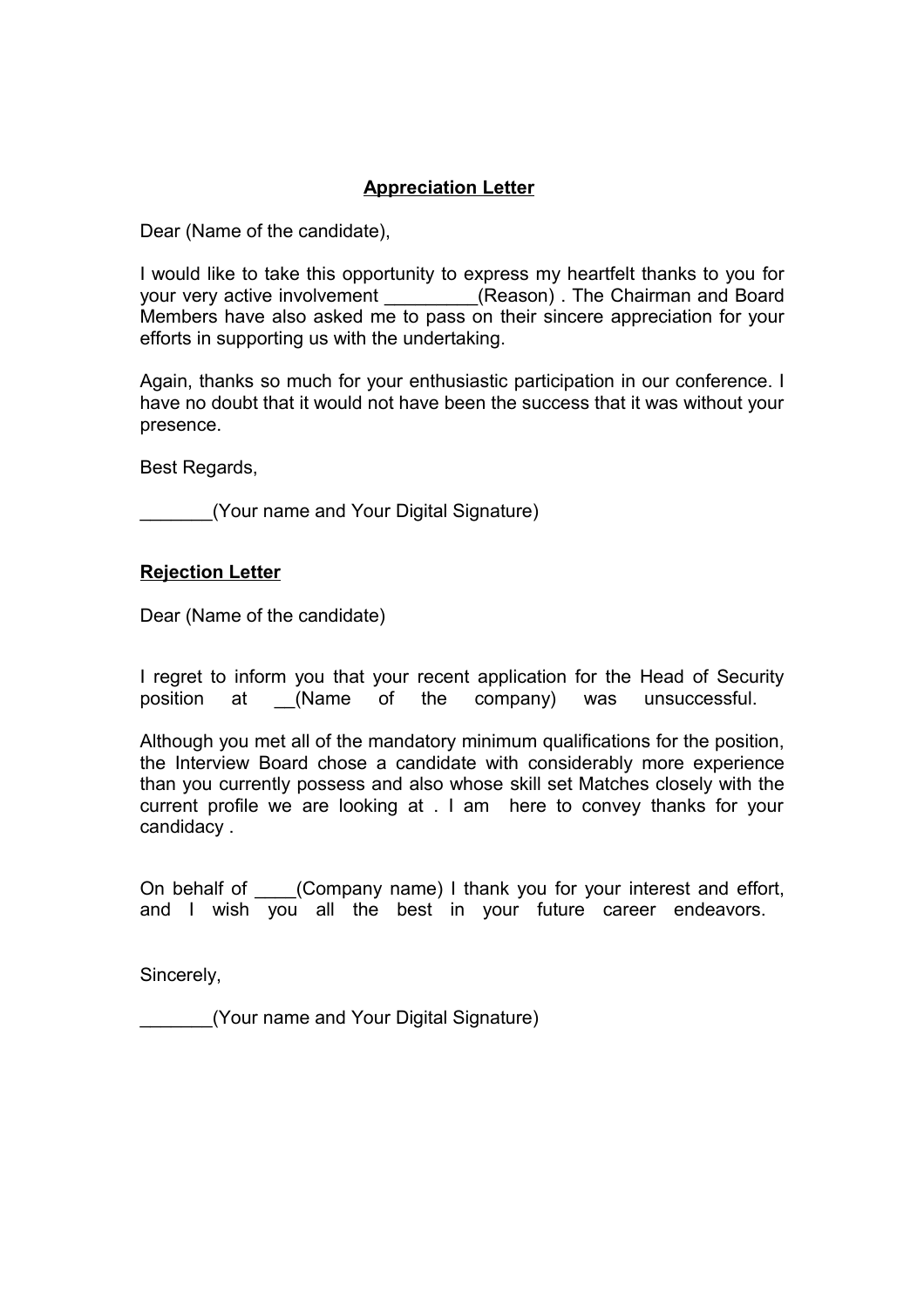#### **Apology Letter**

Dear (Name of the candidate)

The purpose of this is to convey to you my sincere apologies for any inconvenience you may have experienced last month with respect to (Cause of Inconvenience). We continue to be committed in reaching your expectations. Once again , Let me convey my sincere apologies concerning this and also would see to it that this would not happen in future .

Sincerely,

\_\_\_\_\_\_\_(Your name and Your Digital Signature)

#### **Appointment For Interview**

Dear (recipient's mame),  $\overline{a}$  name),  $\overline{b}$ 

Thank you for your application regarding the position of (job title) at (company). We are impressed with your qualifications and would like to meet with you to have a round of Discussion . Please come down to our office and take an interview any time between \_ A.M to \_ P.M. Should you have any queries , please feel free to call me (Mob Num) and reach me at (your Email ID) .

We look forward to meet you soon at our Office.

Best Regards,

\_\_\_\_\_\_\_(Your name and Your Digital Signature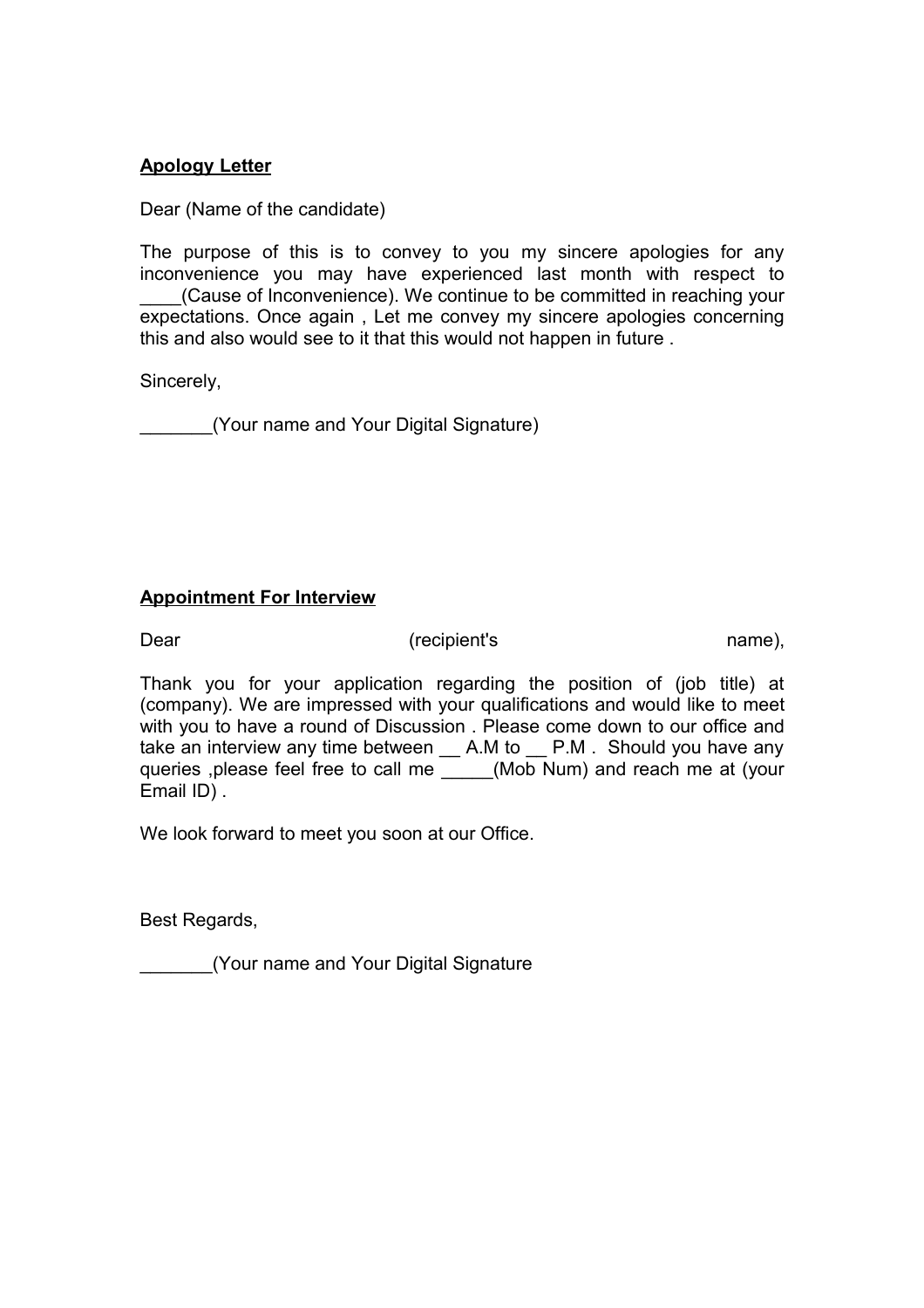#### **[New Employee Introduction](http://www.business-letter-templates.com/Documents/Document/new+employee+introduction/4728b28e-098b-401f-987b-fad47cfb0e03/)**

Hi All

Please extend your warmest welcome to (name). (name) will be heading up our (department) division and is excited to begin in this capacity. He comes to us with more than (number) years in...(Industry) . She would be reached at (Corporate Email ID). Request one and all to extend your warm look upon her .

Best Regards,

\_\_\_\_\_\_\_(Your name and Your Digital Signature

#### **Extending Job Offer**

Dear (recipient's name),

We are delighted to have you be a part of (company). As discussed in your interview, we are offering you the position of (job title) your starting salary will be per Year. The Break-up for the same will be provided on your Date of Joining Please acknowledge your Interest as a reply to this Email and Mention us your Date of Joining .

An Early response to the same is highly appreciated. Look forward to have a amiable Association with you .

**Regards** 

\_\_\_\_\_\_\_(Your name and Your Digital Signature .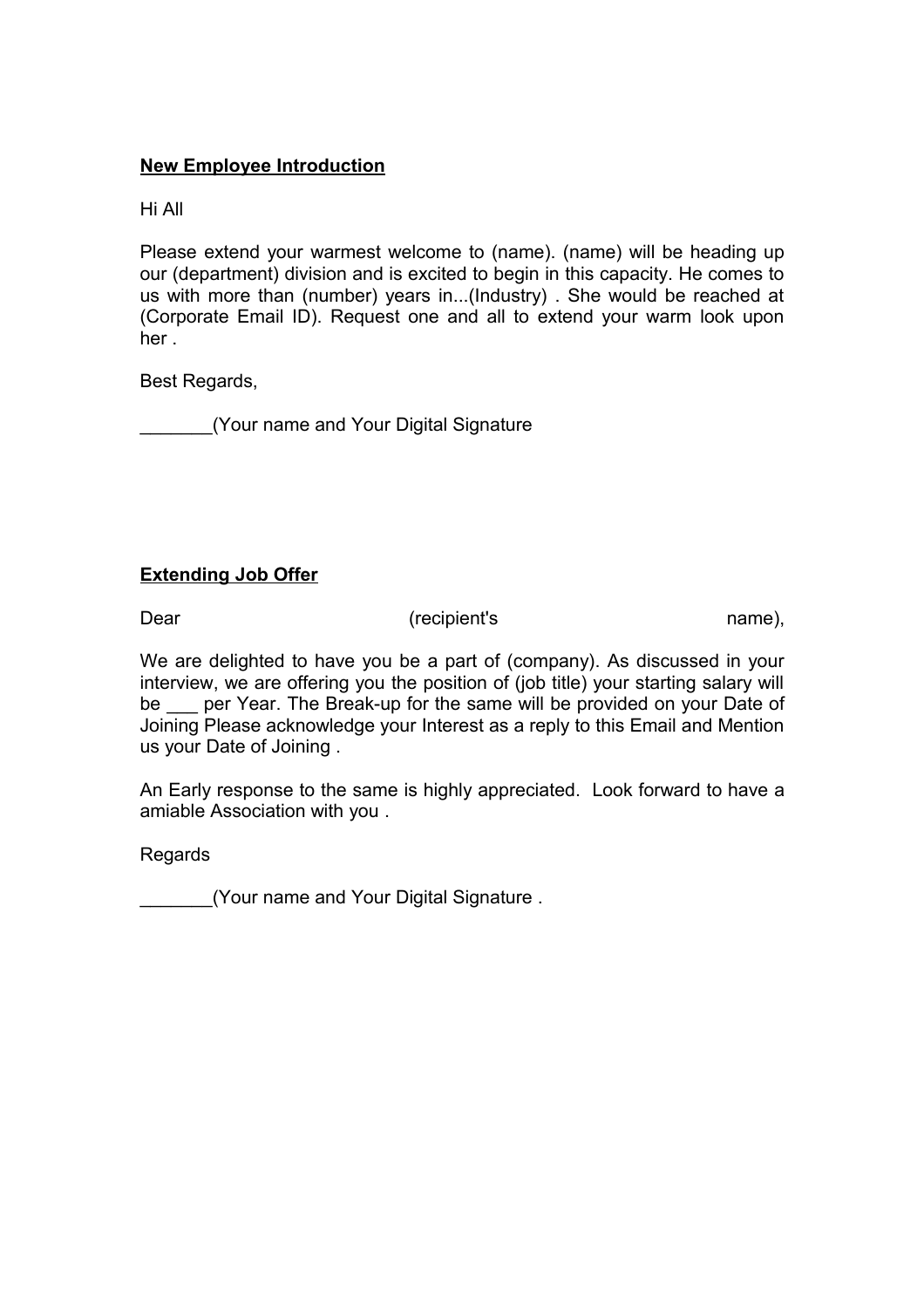### **Birthday Congratulations**

Dear (recipient's name)

 Wish you a Happy Birthday ! We hope that you have a great year and accomplish all the fabulous goals you have set. May the coming years be filled with happiness, peace, and love.Have a Great day ahead .

Sincerely,

\_\_\_\_\_\_\_(Your name and Your Digital Signature

#### **HIKE Letter**

Dear Employee,

We are glad to inform you that your CTC/salary is being revised to \_\_\_\_\_\_\_\_\_\_\_\_\_\_\_\_\_\_. The break up of the same is as follows:

Basic: Conveyance: Flexi Benefit Plan:

PF Contrbution:

The other terms and conditions of the appointment remains the same.

Looking forward for a greater performance.

Regards,

\_\_\_\_\_\_\_(Your name and Your Digital Signature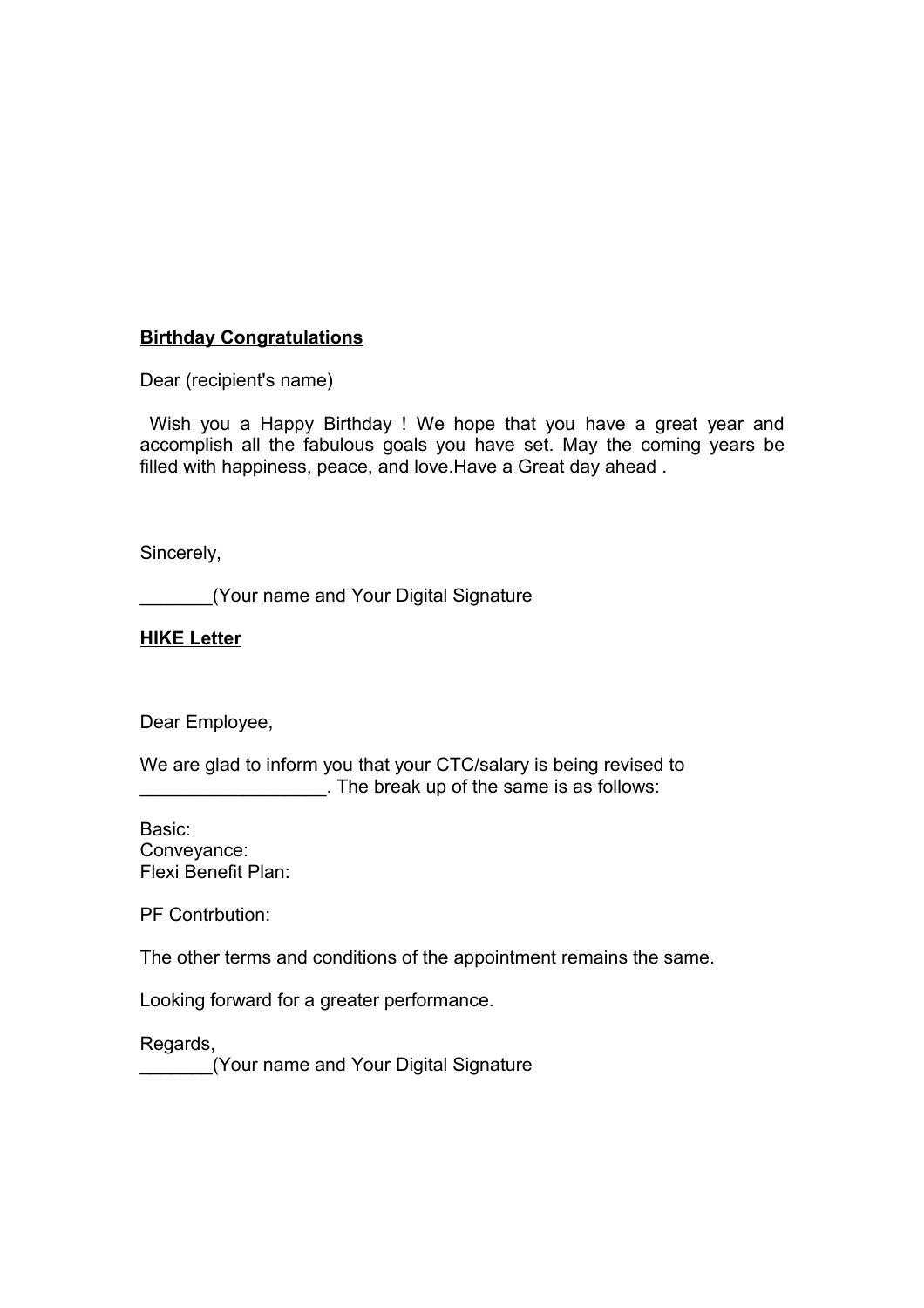### **HIKE Letter II**

Dear Employee,

We take this opportunity to thank you for your contribution towards(Name of the company)\_\_\_\_\_\_\_\_\_\_\_\_\_\_\_\_\_\_\_\_\_\_\_\_\_performance in (Year)\_\_\_\_\_\_\_\_. Your efforts towards helping the company achive its strategic goals are appreciated.

Your performance for the year has the same has been evaluated as (Rating). Consequently, your annural compensation has been enhanced as shown below wef  $\qquad \qquad$ .

Components:

Fixed Cash Component(A)

Basic: Flexible Benefit Pan(FBP) Provident Fund(PF) Cost to Company

VariableCash Component(B)

Performance Bonus

Retirals(C)

**Gratuity** 

Other Allowances(D)

Total Yearly Compensation (A+B+C+D)

Benefits:

Group Term Life Insurance Group Personal Accident Insurance Group Mediclaim Insurance

We look forward to your continued contribution that would enable us to work together as a team and scale grater heights in the coming years.

We wish you all th best for your future endeavours and contributions to our organization.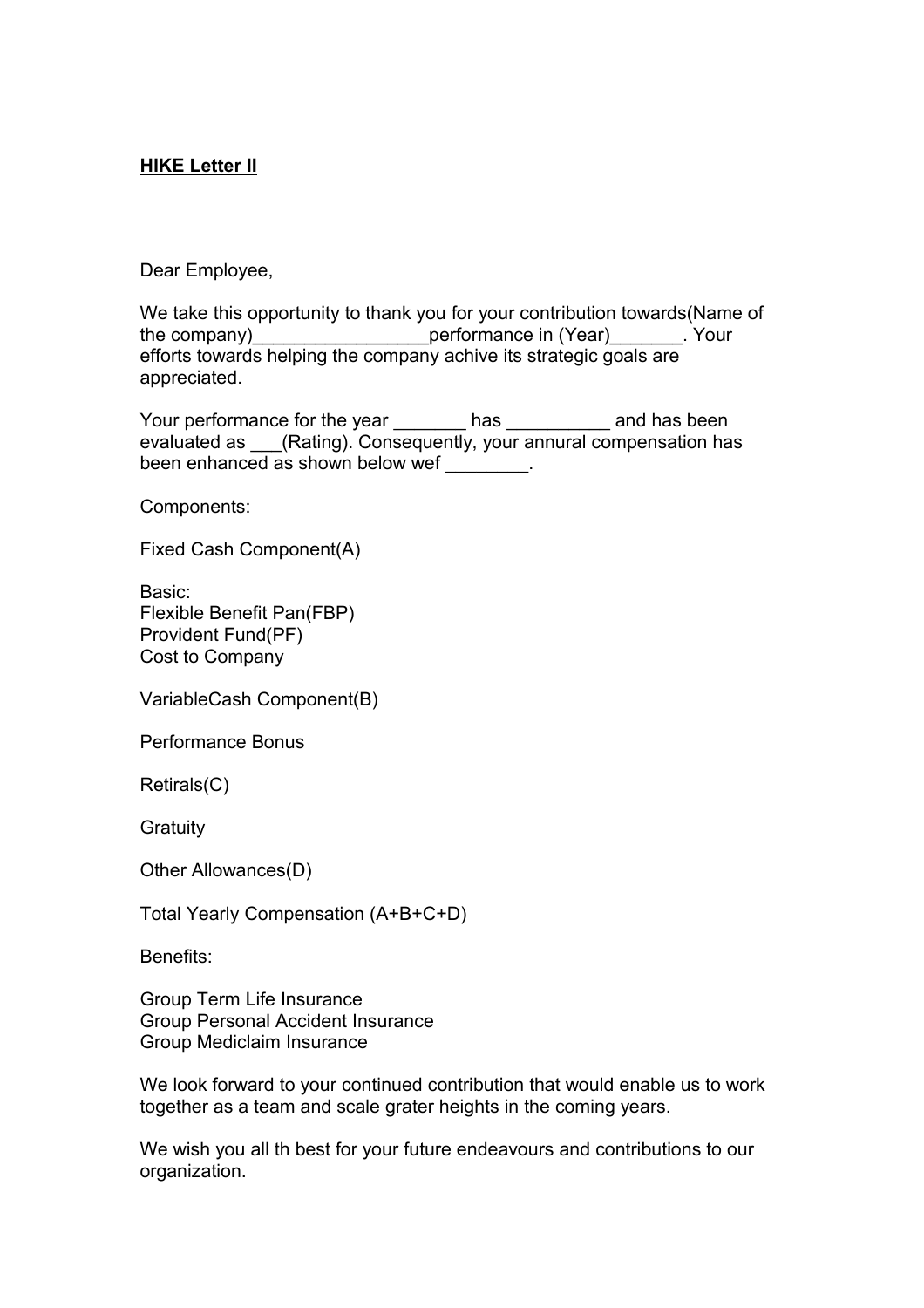#### **PROMOTION LETTER**

Dear Mr. /Ms,

We are very happy to inform you that you have been promoted as (designation)with effect from (due date). In accordance we hereby revise your Gross Salary as Rs /-.Other terms and Conditions remain the same as per the appointment letter.

Kindly sign and return the duplicate of this letter as a token of your acceptance of the above terms and conditions.

With best wishes,

\_\_\_\_\_\_\_(Your name and Your Digital Signature